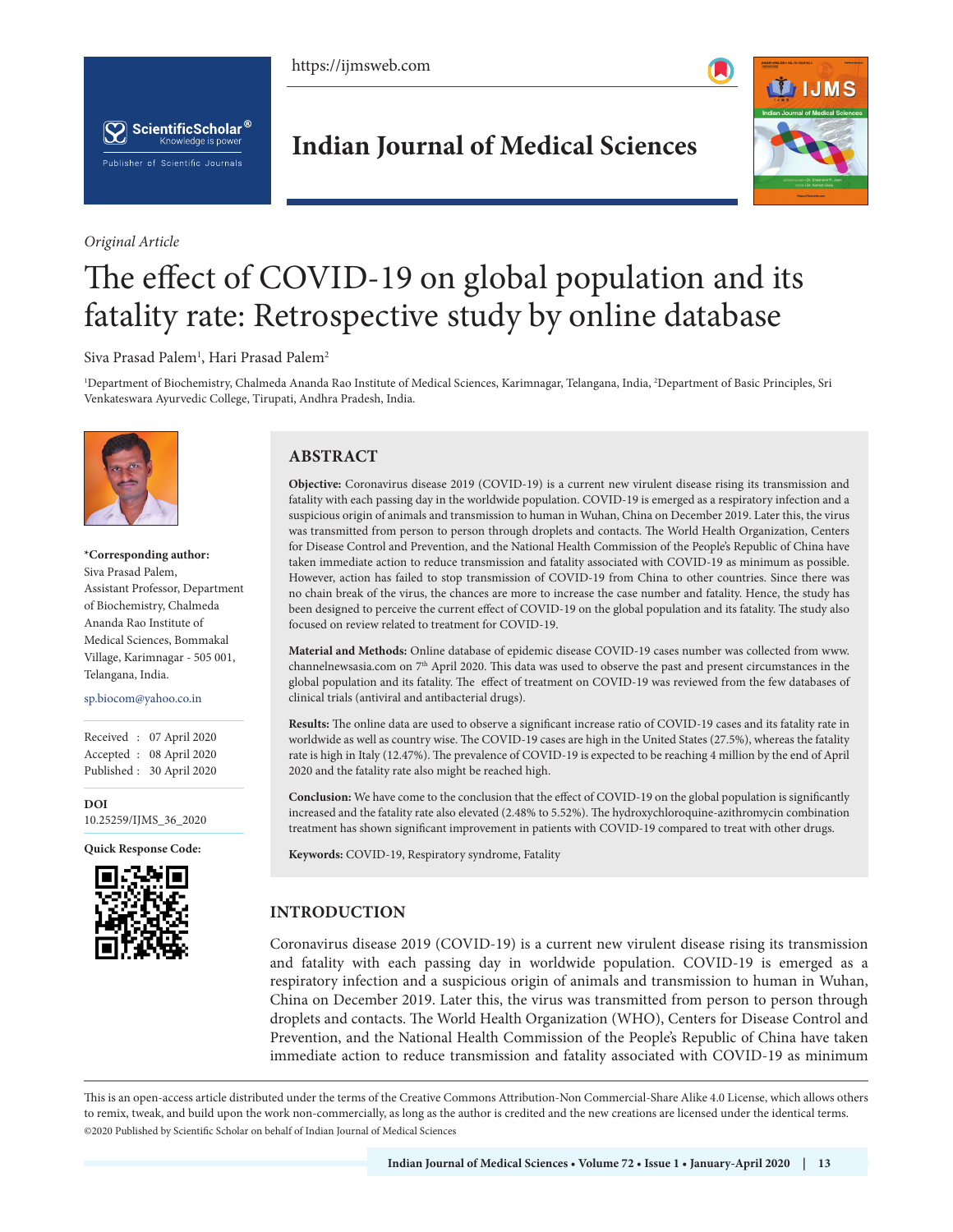as possible. However, action has failed to stop transmission of COVID-19 from China to other countries.<sup>[1-3]</sup> This COVID-19 majorly affects lungs, which cause pneumonia and further damages kidney, heart, liver, etc., due to failure in the defensive mechanism (less immunity). COVID-19 is a family of coronaviruses (CoVs) that are phenotypically and genotypically diverse. CoVs are enveloped viruses containing single standard positive-sense RNA that belongs to Coronaviridae family of the ortho Coronaviridae subfamily which can cause illness in birds, mammals, and humans.<sup>[4]</sup>

COVID-19 is a seventh one in the family of coronavirus. In earlier, six coronaviruses are there, of six, two has considered as an infectious disease in human, which majorly attack the respiratory system, they are severe acute respiratory syndrome (SARS) and Middle East respiratory syndrome (MERS).[5] The current new novel coronavirus COVID-19 also has the same effect, but this epidemic disease spreads faster than SARS and MERS.<sup>[5]</sup> Hence, the study has been designed to perceive the current effect of COVID-19 on the global population and its fatality with online database of COVID-19. The study also focused on effect of other disease drugs effect on COVID-19.

### **MATERIALS AND METHODS**

The data of patients with COVID-19 were executed from online www.channelnewsasia.com on April 6, 2020.<sup>[6]</sup> The cases are suspected with the following symptoms include cold, sneezing, dry cough, sore throat, severe fever, fatigue, and breathing issue. Sometimes this epidemic disease is asymptomatic and symptoms can be appearing within 14 days of contact with diseased person. Throat or Nasal swab samples are used to diagnose COVID-19 by reverse transcription-polymerase chain reaction method in recognized diagnostic centers by different bodies of countries in worldwide. We also performed a search at the clinical trial database at clinicaltrial.gov.[4]

# **RESULTS AND DISCUSSION**

The epidemic disease COVID-19 is a family of coronavirus, the two viruses are more pathogenic and raised its impact on population include SARS in 2003 had 8098 with a fatality rate 10% (774), while MERS killed 34% of people (858 of 2494 cases).[7] However, current new coronavirus COVID-19 widen very province of China as well as 27 other countries and regions with more than 70,000 cases with 2–3% mortality as of February 18, 2020.<sup>[1,8]</sup> However, the fatality rate increasing by passing every day, on 6<sup>th</sup> April, the fatality rate is 5.52% of 1.3 million COVID-19 cases in worldwide.

The primary cause for increasing fatality rate in COVID-19 cases is associated with co-morbidity and old age. The most common complications reported with COVID-19

are acute respiratory distress syndrome (61.1%), arrhythmia (44.4%), and shock (30.6%). The other complications associated with COVID-19 include acute cardiac injury, acute renal injury, pneumothorax, and secondary bacterial infections. The majority of populations affected with COVID-19 are older aged group population 51–66 years (30.6–72.2%), hypertension (31%), cardiovascular disease (14.5), and diabetes (10%) with symptoms of cough, fever, and fatigue.[1] The similar reports of various studies underlying co-morbidities and mortality rates may helpful to a health professional to triage and risk stratify the patient population who might require a high level of care.<sup>[9-13]</sup>

#### **Prevalence and fatality of COVID-19**

As per the most recent available data, the total number of deaths related to COVID-19 is higher than other coronavirus family (SARS, MERS) outbreaks of 21<sup>st</sup> century. The prevalence of COVID-19 is increasing rapidly in all over the world. In earlier, the WHO reported that COVID-19 was transmitted to 25 countries in worldwide, but present it has spread to 200 countries. Anyhow the available online data www.channelnewsasia.com had shown significant elevation of COVID-19 cases and its fatality in worldwide. Table 1 shows the significant increase in cases of COVID-19 from February 18, 2020, to April 6, 2020 (major affected country details have been discussed).[1]

As of February 18, 2020, 71,447 peoples are affected with COVID-19 and it has reached 1.3 million by April 6, 2020, in worldwide and fatality rate increased from 2.48% to 5.52%. Within 47 days the COVID-19 cases reached 18.7 times and it is expected to reach 4 million by the end of April 2020. China where this coronavirus was origin, the effected peoples reached to 81,740 and fatality rate achieved to 4.07% by April 6, 2020. In Global population, 1.3 million peoples are affected with COVID-19 by April 6, 2020, among these badly affected countries include the United States (25.5%), Italy (9.89%), Spain (10.08%), Germany (7.12%), France (7.39%), and Iran (4.52%) and few other countries data have been displayed in Table 1.

The fatality rate of COVID-19 on February 18, 2020, was 2.48% and it reaches to 5.52% by 6<sup>th</sup> April, and it may reach 10% by the end of April 2020 in the worldwide population. The fatality rates are higher in other countries when compared to origin country (China) include Italy (0–12.47%), United Kingdom (0–10.41%), Spain (0–9.67%), France (8.3–9.02%), Belgium (0–7.84%), and Iran (0– 6.18%) and remaining countries data have been displayed in Table 1. Since there is no precise treatment to cure this disease, we need to take more protective precautions to avoid transmission of COVID-19 from person to person by maintaining social distance and often once washing our hands with sanitizers or soap.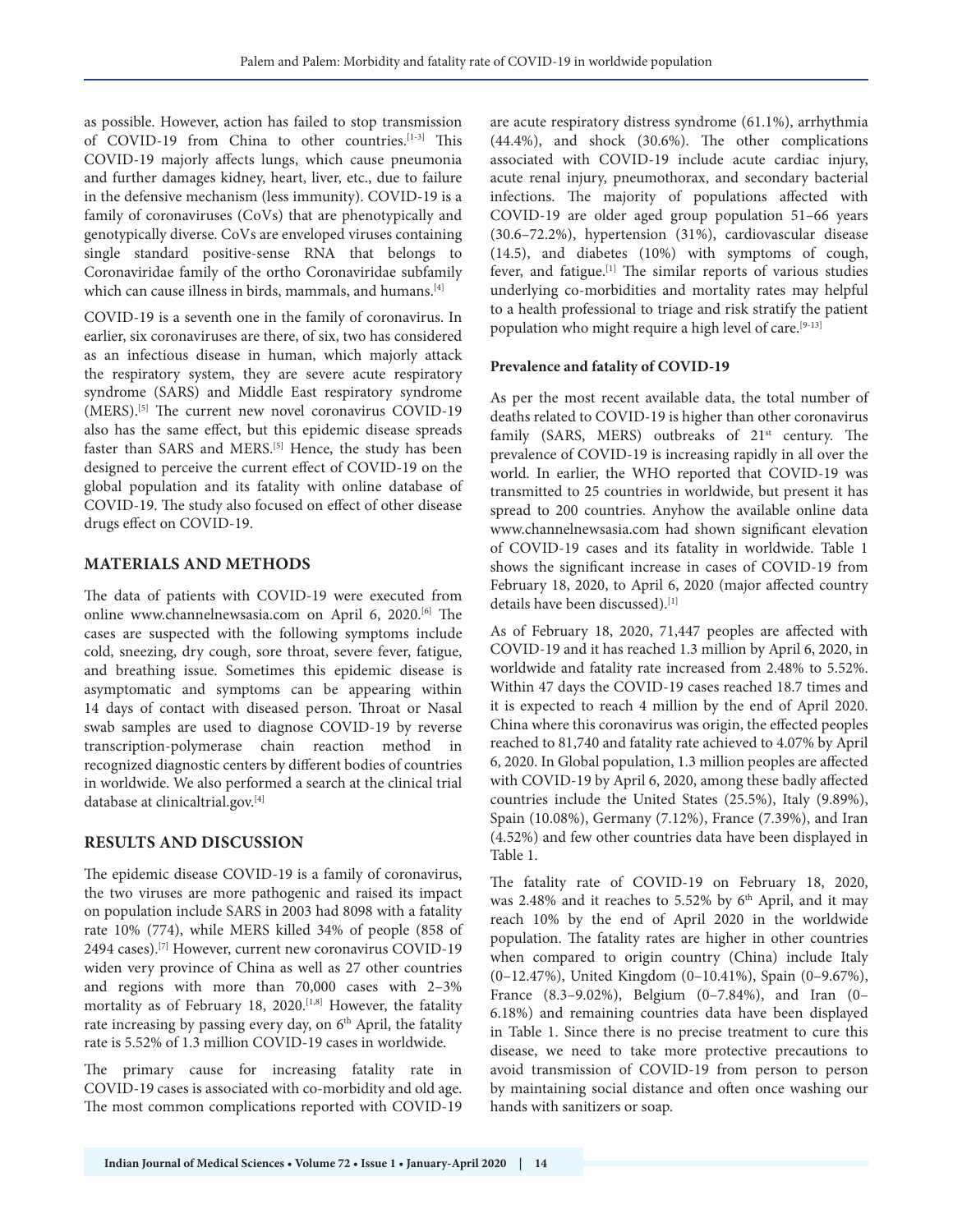| Table 1: Impact of COVID-19 on the global population and fatality. |           |           |              |                                   |           |                              |
|--------------------------------------------------------------------|-----------|-----------|--------------|-----------------------------------|-----------|------------------------------|
| COVID-19 data as of 18th February 2020                             |           |           |              | COVID-19 data as of April 6, 2020 |           |                              |
| Area                                                               | Confirmed | Recovered | Death $(\%)$ | Confirmed                         | Recovered | Death (%)                    |
| Worldwide                                                          | 71447     | 11025     | 1775 (2.48)  | 1,338,918                         | 276171    | 73,918 (5.52)*               |
| China                                                              | 70,646    | 10,937    | 1772 (2.51)  | 81,740                            | 77,310    | 3331 (4.07)                  |
| Japan                                                              | 519       |           | 1(0.19)      | 4100                              | 575       | 97(2.36)                     |
| Singapore                                                          | 75        | 19        | 0(0)         | 1375                              | 344       | 6(0.44)                      |
| South Korea                                                        | 30        | 10        | 0(0)         | 10,331                            | 6598      | 192(1.86)                    |
| Germany                                                            | 16        |           | 0(0)         | 95,391                            | 28,700    | 1434 (1.50)                  |
| <b>United States</b>                                               | 15        | 3         | 0(0)         | 368,196                           | 19,581    | 10,986 (2.98)                |
| France                                                             | 12        | 4         | 1(8.3)       | 98,984                            | 17,428    | 8926 $(9.02)^*$              |
| United Kingdom                                                     | 9         | 8         | 0(0)         | 51,608                            | 287       | 5373 (10.41) <sup>#</sup>    |
| Canada                                                             | 8         |           | 0(0)         | 16,667                            | 3256      | 323 (1.94)                   |
| Italy                                                              | 3         | $\Omega$  | $\Omega$     | 132,547                           | 22,837    | $16,523(12.47)$ <sup>*</sup> |
| India                                                              | 3         | 0         | $\Omega$     | 4281                              | 375       | 111(2.59)                    |
| Spain                                                              | 2         | 0         | $\mathbf{0}$ | 135,032                           | 40,437    | $13,055$ $(9.67)$ *          |
| Russia                                                             | 2         | $\Omega$  | $\Omega$     | 6343                              | 406       | 47(0.74)                     |
| Belgium                                                            |           | 0         | $\Omega$     | 20,814                            | 3986      | $1632 (7.84)^*$              |
| Iran                                                               | $\Omega$  |           | $\Omega$     | 60,500                            | 24,236    | 3739 $(6.18)^*$              |
| Switzerland                                                        | $\Omega$  | $\Omega$  | $\mathbf{0}$ | 21,652                            | 8056      | 584 (2.69)                   |
| *Very high, *High                                                  |           |           |              |                                   |           |                              |

#### **Treatment**

The novel coronavirus (COVID-19) origin in December 2019, so far, no effective vaccine or antiviral drugs are available to treat this new epidemic disease but present only symptomatic treatment is going on. The pharmaceutical intrusions found for COVID-19 treatment include human immunoglobulin, interferons, chloroquine, hydroxychloroquine, arbidol, remdesivir, oseltamivir, favipiravir, carrimycin, methylprednisolone, bevacizumab, thalidomide, Vitamin C, pirfenidone, bromhexine, fingolimod, danoprevir, ritonavir, darunavir, cobicistat, lopinavir, xiyanping, and traditional Chinese medicines.[5] A few ongoing clinical trials reported the beneficial effect of anti-malaria drugs and anti-viral drugs in patients with COVID-19, as follows.

The effect of antiviral drugs such as chloroquine and hydroxychloroquine (HIV drugs) inhibits the entry of the virus into host cells. Another mechanism of antiviral drugs is related to the post-translational modifications of newly synthesized proteins through glycosylation inhibition.<sup>[14]</sup> Recently, clinical trial has been done on patients with COVID-19 treatment. About 100% of COVID-19 patients are recovered with hydroxychloroquine treatment in combination with the macrolide antibiotic azithromycin compared to 57.1% with hydroxychloroquine treatment alone and 12.5% patients in control (only symptomatic treatment).[2,15,16] However, at present, chloroquine and hydroxychloroquine are tested in patients with pneumonia caused by COVID-19. Besides this, chloroquine was considered as preventive medicine for COVID-19.[5]

Remdesivir is a nucleotide analog inhibitor of EBOV RNA-polymerase RNA-dependent. In the earlier report of remdesivir treatment, on Ebola virus had shown a 33% fatality rate in early infected stages.[17] However, remdesivir is effective against the COVID-19 in Vero E6 cells, the recommended mechanism for remdesivir involves the host cells post-entry stage.<sup>[18]</sup>

The lopinavir-ritonavir is a combination drug for HIV treatment. Both drugs are HIV protease inhibitors, but ritonavir is also a cytochrome P450 and GP inhibitor. However, lopinavir-ritonavir combination treatment was not associated with the improvement of the patient with COVID-19 compared to standard care procedure.<sup>[19]</sup>

According to the WHO, more than 20 medicines are used to treat COVID-19 patients with 24 clinical trials. However, treatment with hydroxychloroquine-azithromycin had shown excellent improvement in patients with COVID-19. To confirm the results, we required more comprehensive studies with a large number of patients.[5]

Using the present online database, we have observed that how fast this epidemic disease spreads and kills the global population. Many countries are majorly affected due to this viral infection and where it is going to end is a question for us. However, we are unable to control the spreading of epidemic disease due to lack of full awareness and knowledge. Hence, we require more research activities to acquire knowledge on COVID-19 to break this chain transmission.

# **CONCLUSION**

The present retrospective study observed drastically increased mortality of COVID-19 cases and its fatality in